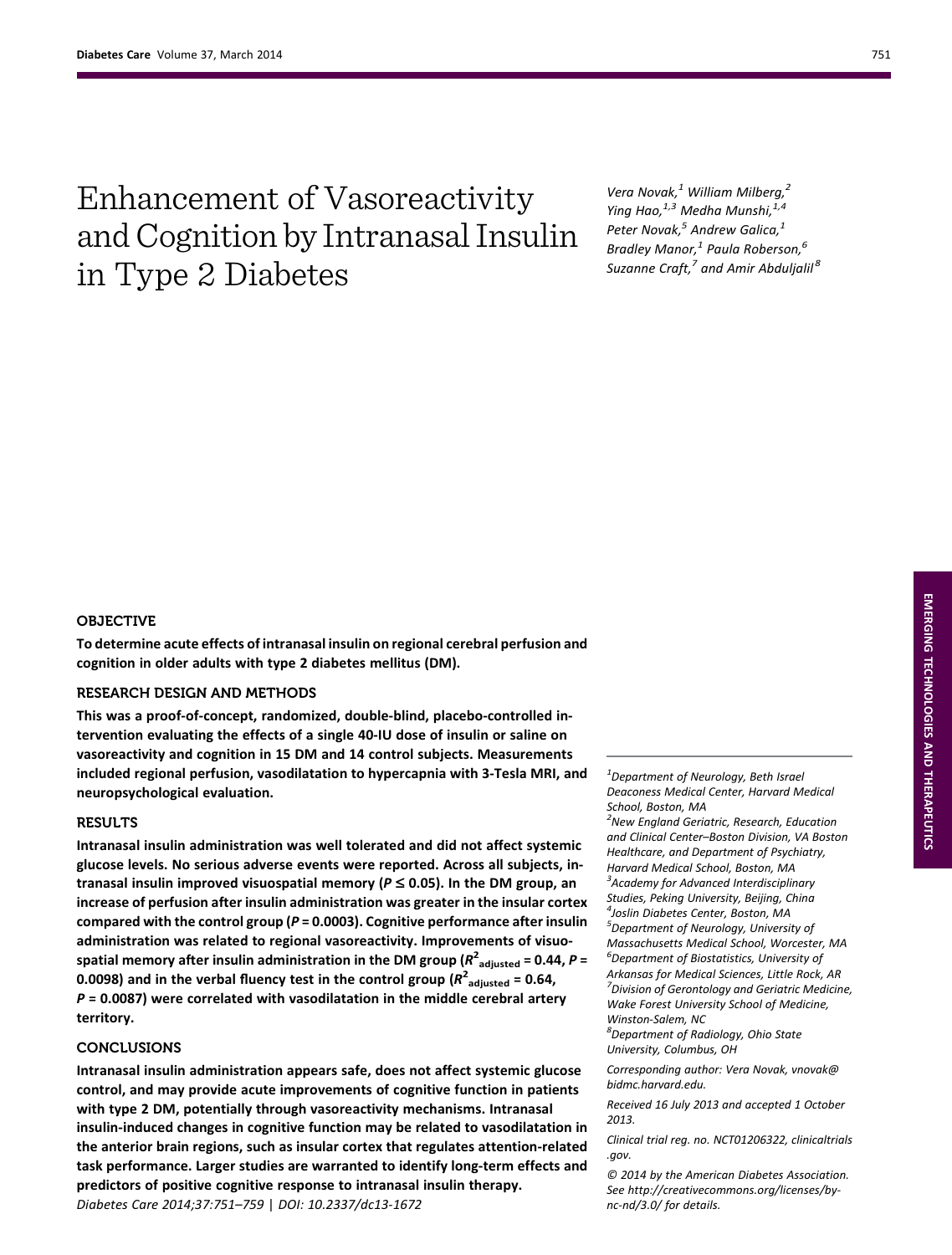Type 2 diabetes mellitus (DM) is a major risk factor for Alzheimer disease and vascular dementia. Associated brain atrophy is widespread and generalized, advancing brain age (1) and accelerating cognitive decline in older DM populations (2–4). Although the underlying pathophysiology of gray matter atrophy is complicated, hyperglycemia-induced small-vessel disease is a potential pathway for altered neurovascular coupling, impaired vasoreactivity and regional hypoperfusion (5–7), and neurotoxicity (8). Typically, vasodilatatory responses to hypercapnia or cognitive task performance are diminished in multiple brain regions (1,6). Insulin plays an important role in the brain as a neuromodulator. Central insulin receptors are abundant and yet are mostly dependent upon insulin transport through the blood-brain barrier. Therefore, inadequate insulin delivery may affect perfusion and cortical activity in associative regions with high-energy demands, such as cognitive networks (9). Clinical studies suggest that augmenting cerebral insulin may enhance cognitive function and memory in healthy young and older adults and in cognitively impaired non-DM people with both acute and chronic intranasal administration (10–12). Intranasal administration of insulin delivers the compound to the brain, thus bypassing the blood-brain barrier and avoiding systemic effects (13). Intranasal insulin increases rapidly in cerebrospinal fluid and binds to receptors along trigeminal and autonomic pathways in the frontal lobe, limbic system, hypothalamus, and other areas (14,15).

We aimed to determine the acute effects of intranasal insulin on regional perfusion, vasoreactivity, and cognition in older adults with and without type 2 DM in a proof-ofconcept, double-blind, placebocontrolled, crossover study. We hypothesized that intranasal insulin acutely improves regional perfusion and that improvement of cognition may be dependent upon regional vasoreactivity in older DM adults compared with non-DM adults and compared with placebo treatment.

## RESEARCH DESIGN AND METHODS

This was a single-center, randomized, double-blind, placebo-controlled

safety and efficacy pilot intervention with crossover assignment [Food and Drug Administration Investigational New Drug Application (FDA-IND) 107690] to evaluate acute effects of intranasal insulin on regional vasoreactivity and cognition in older DM and non-DM adults. Primary end points were insulin-related changes in regional perfusion, vasoreactivity to  $CO<sub>2</sub>$  challenges, and cognitive exam scores in the DM group compared with placebo and with the control group. As no preliminary data on the effects of intranasal insulin on these end points in DM subjects were available at the time of study design, we based our vasoreactivity estimates on perfusion response to hypoglycemia (16) and our cognitive outcome estimates on intranasal insulin studies in non-DM subjects (10,11,17). We estimated that a total of 60 subjects would be needed to detect a 10% improvement in cognitive performance with 81% power,  $\alpha$  = 0.05.

Studies were conducted at the Syncope and Falls in the Elderly Laboratory, the Center for Advanced MR imaging, and the Clinical Research Center (CRC) at Beth Israel Deaconess Medical Center (BIDMC). This study was approved by the BIDMC Committee on Clinical Investigation. Participants were recruited prospectively via advertisements in the local community. Of 262 participants screened over the phone, 94 were eligible and 64 completed a screening visit and provided written informed consent. Of these, 29 (15 DM and 14 control subjects) completed the protocol (Table 1), 28 were excluded, and 7 withdrew consent.

DM participants were included if they were diagnosed with type 2 DM for  $>5$ years and treated with oral anti-DM agents. Control subjects were required to be normotensive, have fasting blood glucose  $<$ 100 mg/dL, and not be treated for any systemic disease, including hypertension. Exclusion criteria were type 1 DM, insulin treatment or allergy,

#### Table 1—Demographic characteristics of the DM and control groups

|                                                                | <b>DM</b>        | Control          | P        |
|----------------------------------------------------------------|------------------|------------------|----------|
| Age (years)                                                    | 62.0 $\pm$ 7.9   | $60.1 \pm 9.9$   | 0.7      |
| Sex (men/women)                                                | 8/7              | 4/10             | $0.2*$   |
| Race (white/AA/Asian)                                          | 10/3/2           | 13/1/0           | $0.2*$   |
| Education (years)                                              | $14.3 \pm 3.8$   | $17.1 \pm 3.2$   | 0.04     |
| DM duration (years)                                            | $11.3 \pm 4.7$   |                  |          |
| $HbA_{1c}$ (%)                                                 | $7.4 \pm 1.4$    | $5.6 \pm 0.2$    | < 0.0001 |
| $HbA_{1c}$ (mmol/mol)                                          | $57 \pm 13$      | $38 \pm 1.95$    |          |
| Fasting glucose                                                | $131.9 \pm 37.7$ | $87.9 \pm 9.7$   | 0.0002   |
| Systolic BP (mmHg)                                             | $128.6 \pm 15.1$ | $125.5 \pm 14.3$ | 0.6      |
| Diastolic BP (mmHg)                                            | $73.5 \pm 8.7$   | $72.1 \pm 10.9$  | 0.7      |
| Hematocrit (%)                                                 | $40.3 \pm 3.5$   | $40.2 \pm 2.3$   | 0.9      |
| Hyperlipidemia (yes/no)                                        | 10/5             | 2/12             | 0.004    |
| Total cholesterol (mg/dL)                                      | $161.0 \pm 35.6$ | $213.1 \pm 45.6$ | 0.002    |
| Triglycerides (mg/dL)                                          | $132.1 \pm 75.9$ | $108.8 \pm 47.4$ | 0.3      |
| Urinary albumin (mg/dL)                                        | $26.5 \pm 37.9$  | $7.0 \pm 5.8$    | 0.07     |
| Microalbumin-to-creatinine ratio                               | $26.3 \pm 45.8$  | $7.5 \pm 7.2$    | 0.1      |
| Hypertension (%)                                               | 47               | $\Omega$         | $0.003*$ |
| <b>MMSE</b>                                                    | $28.3 \pm 1.7$   | $28.8 \pm 1.6$   | 0.65     |
| Hopkins Verbal Learning-Delayed Recall<br>T Score              | 54.5 $\pm$ 8.5   | $41.8 \pm 9.1$   | 0.008    |
| Trail-Making Part B T Score                                    | $38.5 \pm 12.9$  | $52.1 \pm 11.5$  | 0.005    |
| Rey-Osterrieth Complex Figure Delayed<br><b>Recall T Score</b> | $43.4 \pm 15.1$  | $45.0 \pm 19.2$  | 0.9      |
| Global gray matter volume (cm <sup>3</sup> )                   | 598.5 $\pm$ 25.1 | 691.3 $\pm$ 27.5 | 0.02     |

Data are means  $\pm$  SD unless otherwise indicated. Between-group comparisons. ANOVA, unadjusted. AA, African American. \*Pearson  $\chi^2$  test, inclusion criteria: normotensive control subjects. \$LS model adjusted for education years.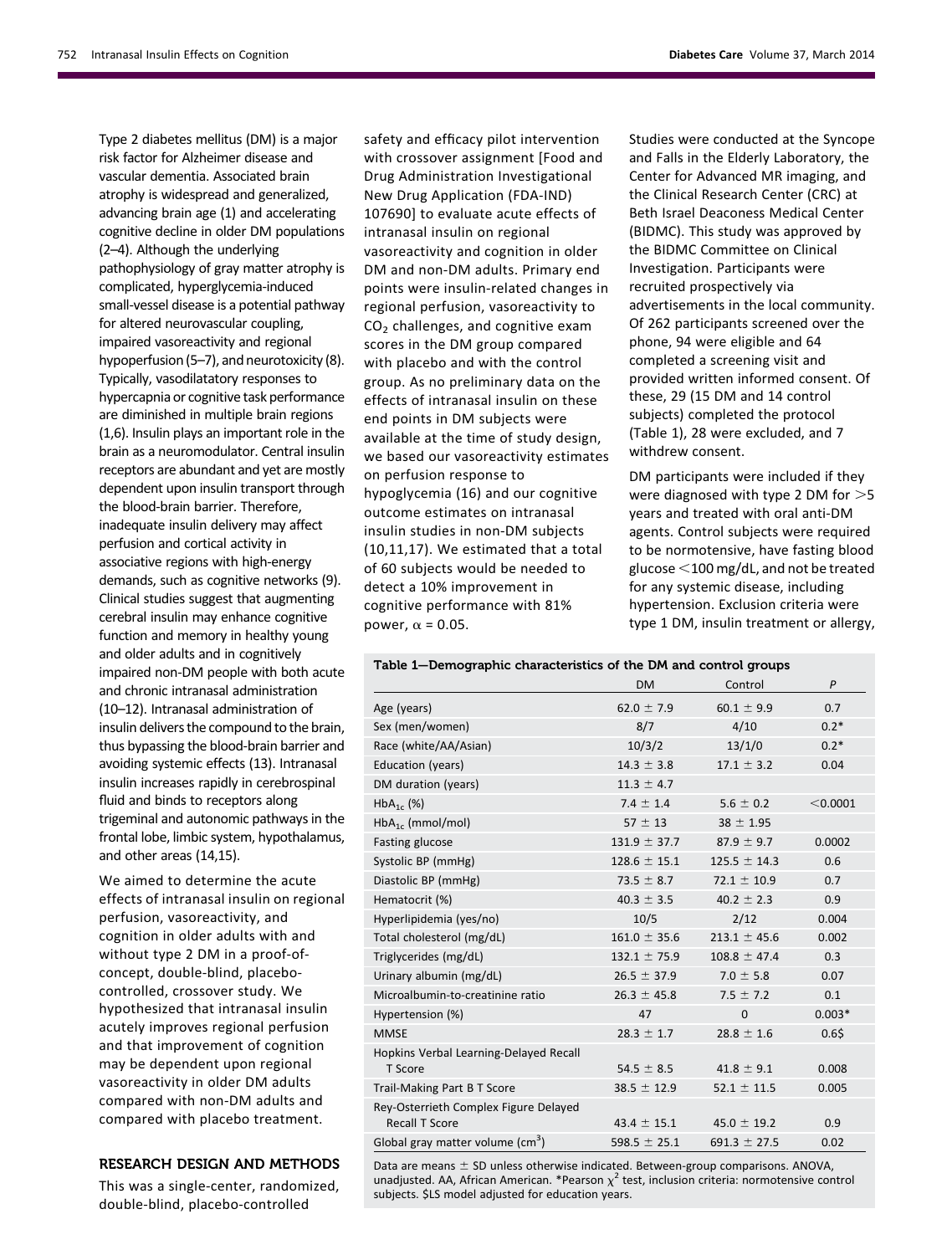hypoglycemia, intranasal medications, clinically significant heart disease, arrhythmias, nephropathy, malignancies, strokes, major surgery within 6 months, uncontrolled hypertension, subthreshold Mini-Mental State Examination (MMSE) scores ( $\geq$ 3 points below the comparative normal value for the subject's age-group and education level or  $\leq$ 24), current recreational drug or alcohol abuse, morbid obesity (BMI $\geq$ 40 kg/m<sup>2</sup>), claustrophobia, or 3T magnetic resonance imaging (MRI)-incompatible metal implants, pacemakers, or arterial stents.

On-site screening included fasting laboratory chemistries,

electrocardiogram, vital signs, detailed medical history and medication review, anthropometric measurements, and transcranial Doppler (TCD) insonation assessment. Of 64 subjects who completed the screening visit, 7 participants withdrew consent and 27 participants were found ineligible, and 1 control subject presented with elevated blood pressure (BP) upon CRC admission and after insulin administration and was therefore excluded from the study for untreated hypertension (data not included in the analyses). All exclusions of study participants occurred before randomization during the screening phase, except for one participant who was excluded after randomization. Participants were excluded for the following reasons: diagnosis of DM  $<$ 5 years ( $n = 3$ ), insulin treatment ( $n = 1$ ), intranasal medication usage  $(n = 1)$ , abnormal laboratory results  $(n = 3)$ , control status with  $HbA_{1c} \ge 6\%$  (n = 4), uncontrolled hypertension  $(n = 4)$ , subthreshold MMSE scores  $(n = 2)$ , psychological disorder  $(n = 1)$ , brain biopsy surgery  $(n = 1)$ , substance abuse  $(n = 1)$ , MRI-incompatible stents  $(n = 1)$ , hypoglycemic episodes during home monitoring  $(n = 2)$ , health care provider disapproval ( $n = 1$ ), and loss to follow-up  $(n = 3)$ .

Studies were conducted at the CRC at BIDMC. DM subjects monitored their BP and glucose via finger stick four times daily for 3 days prior to admission while following their usual medication regiment. On CRC admission day 1, participants completed a baseline

neuropsychological assessment. They adhered to a DM diet and fasted from midnight until the protocol completion on day 2. Protocols for day 2 and day 3 included fasting blood draws; glucose, vital signs, and cerebrovascular monitoring; insulin/placebo administration; anatomical and perfusion MRI; and cognitive assessment (Table 2). Glycemic control and other medications were allowed during the study but were held in the morning before the intervention, MRI, and cognitive testing. Medications were administered at a usual dose after the completion of these procedures on day 2 and day 3. The medication classes included glycemic control agents (biguanides [metformin], sulfonylureas [glyburide, glipizide, and glimepiride], and thiazolidinediones [pioglitazone]) and antihypertensive and other prescribed medications.

# Glucose, Cardiovascular, and Cerebrovascular Monitoring

Interstitial (via finger stick) and intravenous glucose were measured after an overnight fast and at 10-, 40-, and 60-min intervals during the protocol with insulin or placebo administration and before each meal afterward. Electrocardiogram, BP using both sphygmomanometer and beat-to-beat (Portapres, Finapres Medical Systems, Amsterdam, the Netherlands) instrumentation, end tidal  $CO<sub>2</sub>$ (Capnomac Ultima; Datex-Ohmeda, Madison, WI) and blood flow velocities in the anterior (ACA) and middle cerebral arteries (MCAs) (TCD System Spencer Technologies, Seattle, WA) were continuously monitored during a 10-min baseline period, throughout insulin/placebo administration, and for 5 min postadministration. Vitals signs were also monitored during MRI using a Medrad Veris MR Vital Signs Monitor (Warrendale, PA).

## Insulin/Placebo Administration

Intranasal insulin (Novolin R, Novo Nordisk) or sterile saline was administered in random order as determined by a random-numbers generator on day 2 or day 3 with crossover assignment. Insulin administration contained 40 IU insulin mixed with 0.4 mL saline and an additional residual volume of 0.66 mL

(30 IU insulin mixed with 0.33 mL saline) required for ViaNase electronic atomizers (Kurve Technologies, Seattle, WA). The placebo contained an equivalent volume of sterile saline.

## MRI

Anatomical and perfusion studies were performed on a 3-Tesla GE HDx MRI scanner (GE Medical Systems, Milwaukee, WI) using the threedimensional magnetization-prepared rapid gradient echo (MP-RAGE) and three-dimensional continuous arterial spin labeling (CASL). After a localizer scan, perfusion scans were taken during normocapnia (6 min and 2 min), hypercapnia (2 min), and hypocapnia (2 min). To induce hypercapnia, subjects breathed a mixture of 5%  $CO<sub>2</sub>$  and 95% air to increase  $CO<sub>2</sub>$  up to 45 mmHg using a rebreathing circuit. To induce hypocapnia, subjects hyperventilated to reduce  $CO<sub>2</sub>$  to 25 mmHg. Images were analyzed using tools developed in interactive data language (IDL; Research Systems, Boulder, CO) and MATLAB (MathWorks, Natick, MA).

Anatomical magnetic resonance images (MP-RAGE) were coregistered nonlinearly to the MNI152 standard template (CASL), coregistered with perfusion images, and segmented to calculate regional gray and white matter and cerebrospinal fluid volumes and perfusion in anatomical regions and vascular territories (SPM; University College London, London, U.K.) (18,19). Voxel-based analyses were conducted on baseline perfusion images using the spatial smoothing with a threedimensional isotropic Gaussian kernel size (FWHM; 8 mm). Voxel-wise analyses (20) compared the subtraction results of insulin and placebo administration for each subject, using an independent Student  $t$  test. The significant threshold was set to uncorrected voxel-level  $P < 0.001$  and the continuous voxel number  $>$ 10. Vasoreactivity was assessed as vasodilatation, vasoconstriction, and vasoreactivity rate. Vasodilatation was calculated as a change in perfusion between baseline and hypercapnia divided by change of  $CO<sub>2</sub>$ ; vasoconstriction was calculated as a change in perfusion between baseline and hypocapnia, and vasoreactivity rate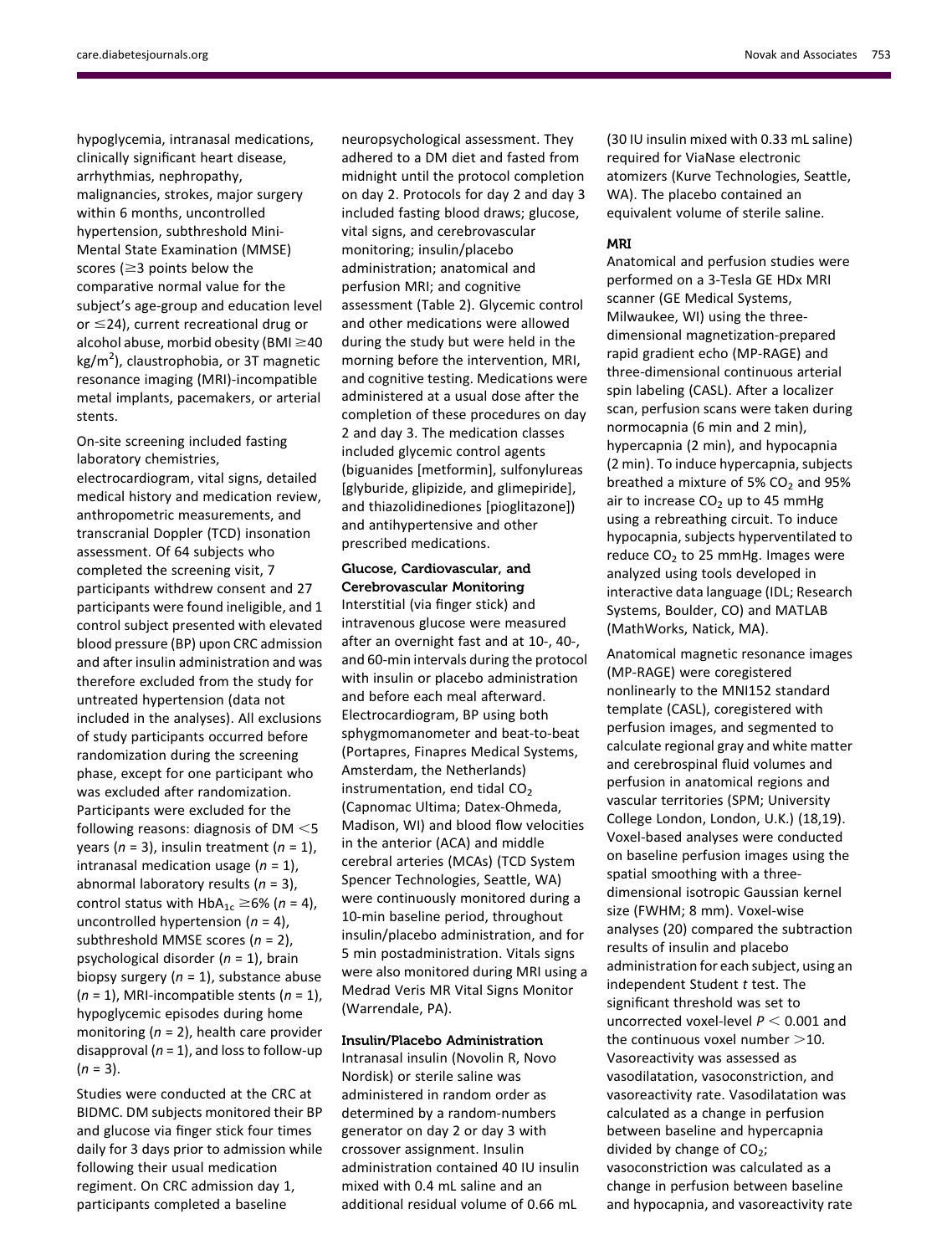| Table 2–Protocol flow and administration effects on select physiological, perfusion, and cognitive measures                                                                                                                                                                                                                                                                                                                                                                                                                                                                                                                        |                                                                                                    |                                                                         |                                  |                      |                                  |                                  |                  |                                           |                  |
|------------------------------------------------------------------------------------------------------------------------------------------------------------------------------------------------------------------------------------------------------------------------------------------------------------------------------------------------------------------------------------------------------------------------------------------------------------------------------------------------------------------------------------------------------------------------------------------------------------------------------------|----------------------------------------------------------------------------------------------------|-------------------------------------------------------------------------|----------------------------------|----------------------|----------------------------------|----------------------------------|------------------|-------------------------------------------|------------------|
|                                                                                                                                                                                                                                                                                                                                                                                                                                                                                                                                                                                                                                    |                                                                                                    | ΣÑ                                                                      |                                  |                      | Control                          |                                  | Ins vs.          | Ins vs.                                   | Ins and PL dif.: |
| Protocol and variables                                                                                                                                                                                                                                                                                                                                                                                                                                                                                                                                                                                                             | Placebo                                                                                            | Insulin                                                                 | Difference                       | Placebo              | Insulin                          | Difference                       | PL: DM           | PL: control                               | DM vs. control   |
| <b>Baseline</b>                                                                                                                                                                                                                                                                                                                                                                                                                                                                                                                                                                                                                    |                                                                                                    |                                                                         |                                  |                      |                                  |                                  |                  |                                           |                  |
| Glucose IV (mg/dL)                                                                                                                                                                                                                                                                                                                                                                                                                                                                                                                                                                                                                 |                                                                                                    | $161.3 \pm 61.8$                                                        | $3.5 \pm 28.0$                   | $99.0 + 8.8$         | $100.7 \pm 8.0$                  | $0.33 + 6.3$                     | 0.4              | 0.4                                       |                  |
| Glucose FS (mg/dL)                                                                                                                                                                                                                                                                                                                                                                                                                                                                                                                                                                                                                 | $165.3 \pm 77.2$<br>$154.1 \pm 71.0$                                                               | $167.6 \pm 71.7$                                                        | $1.9 \pm 11.9$                   | $95.8 \pm 9.9$       | $96.5 \pm 10.1$                  | $0.71 \pm 6.7$                   |                  |                                           |                  |
| Heart rate (bpm)                                                                                                                                                                                                                                                                                                                                                                                                                                                                                                                                                                                                                   | $68.5 \pm 10.5$                                                                                    | $68.3 + 10.5$                                                           | $0.11 \pm 3.8$                   | $67.4 \pm 10.8$      | $66.1 \pm 11.3$                  | $-1.36 \pm 6.1$                  |                  | $\begin{array}{c} 1.5 \\ 0.5 \end{array}$ |                  |
| Systolic BP (mmHg)                                                                                                                                                                                                                                                                                                                                                                                                                                                                                                                                                                                                                 | $126.8 \pm 10.2$                                                                                   | $125.4 \pm 12.1$                                                        | $-1.39 \pm 9.8$                  | $117.9 \pm 14.0$     | $118.7 \pm 12.8$                 | $0.77 \pm 9.9$                   | 0.46             | 0.5                                       |                  |
| Diastolic BP (mmHg)                                                                                                                                                                                                                                                                                                                                                                                                                                                                                                                                                                                                                | $74.5 \pm 9.4$                                                                                     | $75.9 \pm 11.6$                                                         | $1.36 \pm 6.1$                   | 8.9<br>$72.2 +$      | $72.9 \pm 9.3$                   | $0.76 \pm 4.4$                   | 0.4              |                                           |                  |
| Mean MCA BFV (cm/s)                                                                                                                                                                                                                                                                                                                                                                                                                                                                                                                                                                                                                | $37.8 \pm 12.6$                                                                                    | 5.7<br>$+$<br>36.9                                                      | $-0.85 \pm 10.9$                 | 9.4<br>$+1$<br>41.2  | 10.5<br>$+1$<br>39.4             | $-1.13 \pm 9.3$                  |                  | $0.2$<br>$1.0$                            |                  |
| Insulin/placebo 0-5 min postadministration                                                                                                                                                                                                                                                                                                                                                                                                                                                                                                                                                                                         |                                                                                                    |                                                                         |                                  |                      |                                  |                                  |                  |                                           |                  |
| Mean MCA BFV (cm/s) ≥0 min*                                                                                                                                                                                                                                                                                                                                                                                                                                                                                                                                                                                                        | $31.6 \pm 12.7$                                                                                    | $32.5 \pm 5.5$                                                          | $0.89 \pm 11.1$                  | $35.5 \pm 8.7$       | $-8.7$<br>35.5                   | $0.28 = 8.4$                     | 0.4              | $0.\overline{8}$                          |                  |
| Glucose IV (mg/dL), $\geq$ 2 min                                                                                                                                                                                                                                                                                                                                                                                                                                                                                                                                                                                                   |                                                                                                    | $159.3 \pm 56.0$                                                        | $1.57 \pm 12.7$                  | $104.5 \pm 9.5$      | $103.3 \pm 7.7$                  | $-1.08 \pm 9.2$                  | $0.\overline{8}$ | 0.7                                       | 0.6<br>0.6       |
| Glucose FS (mg/dL), $\geq$ 2 min                                                                                                                                                                                                                                                                                                                                                                                                                                                                                                                                                                                                   | $160.9 \pm 59.5$ $154.4 \pm 61.7$                                                                  | $157.6 \pm 63.4$                                                        | $3.2 \pm 17.3$                   | $99.2 + 8.7$         | $100.5 \pm 7.0$                  | $1.31 \pm 5.7$                   | <b>9.3.3</b>     | $0.\overline{3}$                          | $0.7$<br>$0.9$   |
| Mean MCA BFV (cm/s), ≥5 min                                                                                                                                                                                                                                                                                                                                                                                                                                                                                                                                                                                                        | $37.2 \pm 10.5$                                                                                    | 5.6<br>$37.6 +$                                                         | $0.41 \pm 8.8$                   | $40.7 \pm 9.9$       | $40.1 \pm 9.4$                   | $0.06 + 8.8$                     |                  | 0.5                                       |                  |
| Heart rate (bpm)                                                                                                                                                                                                                                                                                                                                                                                                                                                                                                                                                                                                                   | $69.8 \pm 11.5$                                                                                    | 11.7<br>$72.0 +$                                                        | $2.01 \pm 5.8$                   | $70.2 \pm 11.9$      | $69.0 \pm 11.7$                  | $-0.23 \pm 7.4$                  |                  | 0.4                                       |                  |
| Systolic BP (mmHg)                                                                                                                                                                                                                                                                                                                                                                                                                                                                                                                                                                                                                 | $126.6 \pm 12.3$                                                                                   | $126.3 \pm 14.1$                                                        | $-0.34 \pm 13.9$                 | $118.4 \pm 18.8$     | $119.2 \pm 14.3$                 | $1.24 \pm 15.1$                  | 1.0              | 0.6                                       | 0.480            |
| Diastolic BP (mmHg)                                                                                                                                                                                                                                                                                                                                                                                                                                                                                                                                                                                                                | $74.6 \pm 9.8$                                                                                     | 10.5<br>$+1$<br>76.9                                                    | $\pm$ 11.5<br>2.3                | 11.7<br>$+1$<br>73.0 | w.<br>ெ<br>$\bf + $<br>74.0      | ± 7.8<br>0.40                    | $0.\overline{3}$ | $\overline{0.5}$                          |                  |
| MRI: perfusion 10-60 min postadministration                                                                                                                                                                                                                                                                                                                                                                                                                                                                                                                                                                                        |                                                                                                    |                                                                         |                                  |                      |                                  |                                  |                  |                                           |                  |
| Glucose IV (mg/dL), $\geq$ 10 min                                                                                                                                                                                                                                                                                                                                                                                                                                                                                                                                                                                                  |                                                                                                    |                                                                         |                                  | $104.5 \pm 8.7$      | $100.2 \pm 11.3$                 | $\pm$ 10.8<br>$-2.7$             | 0.06             | C.1                                       | 0.1              |
| Glucose IV (mg/dL), $\geq$ 40 min                                                                                                                                                                                                                                                                                                                                                                                                                                                                                                                                                                                                  | $\begin{array}{r} 156.1 \pm 63.8 \\ 153.8 \pm 63.5 \\ 150.7 \pm 59.1 \\ 68.9 \pm 10.7 \end{array}$ | 38.7<br>$\begin{array}{c} 160.9 \pm 57.1 \\ 143.5 \pm 38.7 \end{array}$ | $4.7 \pm 11.6$<br>$2.7 \pm 13.3$ | $+5.3$<br>102.3      | $100.7 \pm 6.6$                  | $-2.6 \pm 6.0$                   | 0.9              | 0.2                                       | $\overline{0}$   |
| Glucose IV (mg/dL), ≥60 min                                                                                                                                                                                                                                                                                                                                                                                                                                                                                                                                                                                                        |                                                                                                    | 38.8<br>$139.8 +$                                                       | $0.5 \pm 17.5$                   | $\pm$ 9.4<br>105.4   | $99.8 \pm 8.1$                   | $-4.8 \pm 9.3$                   | 0.4              | $0.\overline{3}$                          | 0.4              |
| Heart rate (bpm)                                                                                                                                                                                                                                                                                                                                                                                                                                                                                                                                                                                                                   |                                                                                                    | $-10.3$<br>66.5                                                         | $-2.3 \pm 3.2$                   | $63.2 \pm 10.5$      | $64.0 + 10.0$                    | $0.88 + 8.6$                     | 0.4              | 0.6                                       | 0.2              |
| Systolic BP (mmHg)                                                                                                                                                                                                                                                                                                                                                                                                                                                                                                                                                                                                                 | $128.8 \pm 14.0$                                                                                   | $124.9 \pm 20.1$                                                        | $+ 8.4$<br>$-3.7$                | $122.5 \pm 13.5$     | $124.0 \pm 15.0$                 | $1.48 \pm 6.1$                   | 0.1              | $\overline{0}$                            | 0.08             |
| Diastolic BP (mmHg)                                                                                                                                                                                                                                                                                                                                                                                                                                                                                                                                                                                                                | $75.8 \pm 9.6$                                                                                     | $75.5 \pm 13.3$                                                         | $-0.4 \pm 7.7$                   | 6.8<br>$75.0 +$      | $73.7 \pm 9.0$                   | $-1.24 \pm 6.8$                  | $0.\overline{3}$ | 0.9                                       | $0.\overline{8}$ |
| Perfusion whole brain (mL/100 g/min)                                                                                                                                                                                                                                                                                                                                                                                                                                                                                                                                                                                               | $43.3 \pm 2.8$                                                                                     | $43.4 \pm 3.6$                                                          | $0.06 \pm 1.5$                   | 1.4<br>$45.8 \pm 1$  | $46.3 \pm 2.4$<br>$36.9 \pm 2.5$ | $0.55 \pm 1.6$                   | 1.0              | 0.7                                       | $0.\overline{8}$ |
| Right insular cortex perfusion (mL/100 g/min)                                                                                                                                                                                                                                                                                                                                                                                                                                                                                                                                                                                      | $39.2 + 3.3$                                                                                       | $46.4 \pm 3.6$                                                          | $7.1 + 1.8$                      | $40.3 \pm 2.4$       |                                  | $-3.32 \pm 1.8$                  | 0.001            | 0.09                                      | 0.0003           |
| Vasodilatation MCA (mL/100 g/min/mmHg)                                                                                                                                                                                                                                                                                                                                                                                                                                                                                                                                                                                             | $0.02 \pm 0.35$                                                                                    | $-0.29 \pm 0.5$                                                         | $0.38 + 0.62$                    | 0.2<br>$+1$<br>0.62  | 0.47<br>$0.10 +$                 | $-0.47 \pm 0.56$                 | 0.6              | 0.4                                       | 0.9              |
| Cognitive testing $\geq$ 60 min postadministration                                                                                                                                                                                                                                                                                                                                                                                                                                                                                                                                                                                 |                                                                                                    |                                                                         |                                  |                      |                                  |                                  |                  |                                           |                  |
| Cognitive testing start, postadministration (min)                                                                                                                                                                                                                                                                                                                                                                                                                                                                                                                                                                                  | 77.8 $\pm$ 4.4                                                                                     |                                                                         | $0.07 \pm 5.1$                   | 8.7<br>$80.9 +$      | 6.4<br>$78.6 +$                  | $-2.29 \pm 8.7$                  | 0.5              | 0.5                                       | 0.4              |
| BVMT T2 T Score                                                                                                                                                                                                                                                                                                                                                                                                                                                                                                                                                                                                                    | $38.5 + 8.3$                                                                                       | $77.9 \pm 7.8$<br>41.8 $\pm$ 8.9                                        | $3.4 \pm 11.8$                   | $46.5 \pm 13.5$      | $51.7 \pm 11.5$                  | $5.2 \pm 10.5$                   |                  | 0.08                                      | $\overline{0}$ . |
| BVMT total recall T Score                                                                                                                                                                                                                                                                                                                                                                                                                                                                                                                                                                                                          | $39.5 + 8.9$                                                                                       | $41.2 \pm 9.9$                                                          | $1.8 \pm 10.9$                   | ± 17.3<br>43.1       | $50.9 + 9.7$                     | $7.8 \pm 14.0$                   |                  | 0.06                                      |                  |
| D-KEFS verbal fluency FAS T Score                                                                                                                                                                                                                                                                                                                                                                                                                                                                                                                                                                                                  | $51.0 + 13.6$                                                                                      | $50.1 + 13.7$                                                           | $-0.9 \pm 4.9$                   | $63.9 \pm 8.1$       | $62.3 + 8.8$                     | $-1.6 \pm 5.8$<br>$-0.1 \pm 9.0$ | 3.3850           | $0.\overline{3}$<br>0.5                   | $0.3$<br>$0.7$   |
| Verbal fluency category T Score                                                                                                                                                                                                                                                                                                                                                                                                                                                                                                                                                                                                    | $49.3 \pm 11.5$                                                                                    | 15.3<br>$50.9 +$                                                        | ± 14.0<br>1.6                    | 14.4<br>$58.1 +$     | $11.7\,$<br>$+1$<br>58.1         |                                  |                  |                                           |                  |
| BFV, blood flow velocity, C, control, diff-erence; D-KEFS, Delis-Kaplan Executive Function System; FS, interstitial glucose using a finger stick; Ins, insulin; IV, intravenous; PL, placebo. Insulin vs. placebo<br>*BFV MCA comparison with baseline insulin administration, control subjects on insulin P = 0.001, control subjects on placebo P = 0.052, DM subjects on insulin P = 0.01, and DM subjects on placebo P = 0.03<br>comparisons within DM group, matched pairs. Insulin vs. placebo comparisons within control group, matched pairs. Difference between insulin and placebo between DM and control groups (ANOVA) |                                                                                                    |                                                                         |                                  |                      |                                  |                                  |                  |                                           |                  |

754 Intranasal Insulin Effects on Cognition Diabetes Care Volume 37, March 2014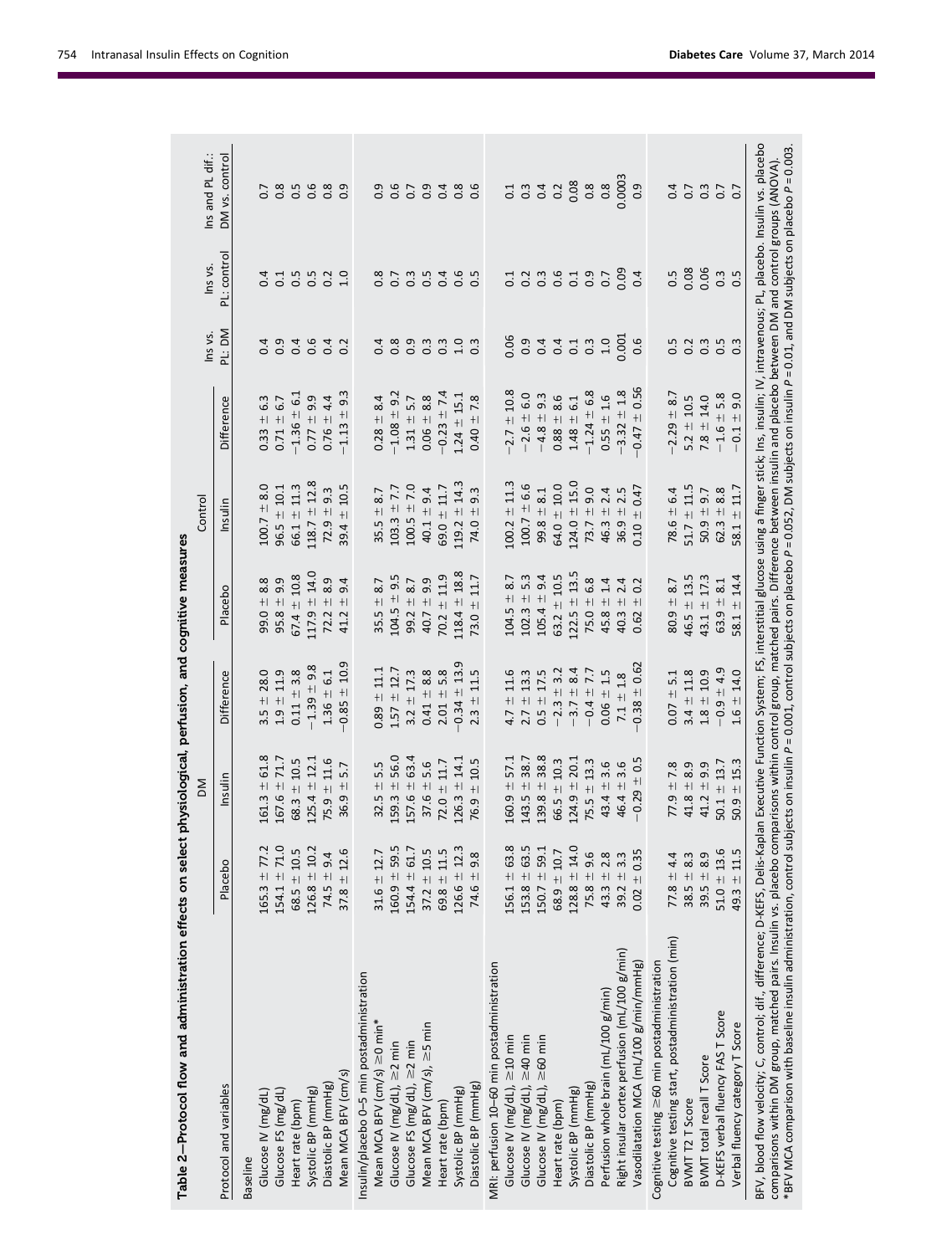was calculated as a slope of regression between baseline, hypocapnia, and hypercapnia for each subject within brain regions of interest (6,21).

#### Neuropsychological Assessment

Baseline assessment included measures of verbal learning (Hopkins Verbal Learning Test-Revised), executive function (Trail-Making Tests A and B; Digit Span), visual memory (Rey-Osterrieth Complex Figure Test), and MMSE. Testing on insulin versus placebo (day 2 and day 3) had to be completed within a short time-frame of 2 h after insulin administration because of insulin pharmacokinetics (10,11,22). Therefore, we selected a brief battery of parallel versions of the Brief Visuospatial Memory Test-Revised (BVMT) and the verbal fluency measures (FAS, Category, and Switching conditions) of the Delis-Kaplan Executive Function System assessment, which have previously shown sensitivity to cognitive changes in similar populations (23,24).

## Data and Statistical Analysis

All variables were summarized using descriptive statistics and compared between groups using one-way ANOVA, nonparametric tests, and the least square (LS) models. Insulin and placebo conditions were compared within each group and within the entire cohort using a paired  $t$  test. Dependent BVMT variables reported as age-adjusted T scores were performances on each of the three immediate recall trials (T1, T2, and T3), the total learning score across the three immediate recall trials (total recall), delayed recall, and the change in performance from immediate recall to delayed recall trials (learning). Performances on the FAS, Category, and Switching verbal fluency trials were also reported as age- and educationadjusted T scores. A composite verbal fluency score was created by averaging the T scores of the three trials (JMP Pro, 10.0.0; SAS Institute, Cary NC). LS models were also used to evaluate the relationships among perfusion, vasoreactivity, and cognition. LS models were calculated separately within group and condition (e.g., DM group on insulin) for each variable to minimize multiple-comparison effects. BVMT and verbal fluency T scores were included as dependent variables, and model effects

included age, sex, and regional perfusion or vasoreactivity. Education and the order of insulin/placebo administration were investigated as potential covariates. Specific to perfusion models, the effects of hematocrit and  $CO<sub>2</sub>$  were also tested. Conservatively, we selected models with  $R^2 > 0.25$ , and  $P < 0.05$ . Here, we present  $R^2_{\phantom{2} \text{adjusted}}$  (adjusted for model covariates). Nominal observed P values are reported without adjustment for multiple testing in this small proof-ofconcept study.

# RESULTS

# Demographic and Baseline Cognitive Characteristics

Baseline group characteristics were similar per inclusion criteria (Table 1). Baseline cognitive testing conducted on day 1 showed that the DM group performed worse than the control group on verbal learning measures (Hopkins Verbal Learning Test-Revised learning was borderline,  $P = 0.052$ ; delayed recall,  $R^2$ <sub>adjusted</sub> = 0.31,  $P = 0.008$ ; retention,  $R^2$ <sub>adjusted</sub> = 0.21, P = 0.046, and  $R^2$ <sub>adjusted</sub> = 0.1 recognition, P = 0.038), processing speed (Trail Making Test A,  $R^2$ <sub>adjusted</sub> = 0.2,  $P$  = 0.01) and executive function (Trail Making Test B,  $R^2$ <sub>adjusted</sub> = 24,  $P$  = 0.005) (LS models adjusted for education years) and had fewer years of education ( $P = 0.04$ ) and lower global gray matter volume  $(P = 0.02)$ .

Safety Monitoring and Adverse Events The protocol was well tolerated, and there were no serious adverse events. Six control and 11 DM subjects received insulin on day 2. There were no hypoglycemic episodes, nasal irritation, or allergic reactions to insulin. Table 2 summarizes the time course of glucose (intravenous and finger stick) and cardiovascular vital signs between insulin versus placebo conditions, which were similar within each group. Glucose levels and vital signs were stable and similar across insulin and placebo conditions in both groups. The difference between insulin and placebo conditions was also similar for both groups. Blood sample collection times and cognitive testing administration times did not differ between insulin and placebo. Blood flow velocities (BFVs) in

the ACA and MCA, measured by TCD, declined during administration in both insulin and placebo conditions for control and DM subjects by 9% ( $P =$ 0.05–0.001) but returned to baseline within 5 min after administration.

#### BVMT Revised

BVMT performances after insulin administration tended to be higher than on-placebo performances, and control subjects performed better than DM subjects. Overall, control subjects on insulin performed better than the DM group on insulin and on placebo on measures of immediate recall trials 2 and 3 (T2 and T3) and total learning (total recall) (Fig. 1). On the BVMT, control subjects on insulin were the highest-scoring subgroup, while DM subjects on placebo scored the lowest. This relationship was observed for immediate recall T2 (LS model adjusted for age  $R^2$ <sub>adjusted</sub> = 0.14,  $P = 0.029$ ; control subjects on insulin compared with DM group on placebo  $P < 0.01$ ), T3 ( $R^2$ <sub>adjusted</sub> = 0.14,  $\dot{P}$  = 0.026), and total recall ( $R^2$ <sub>adjusted</sub> =  $0.18, P = 0.02$ ).

These effects remained similar after adjustment for potential confounding effects of education on immediate recall T2 ( $R^2$ <sub>adjusted</sub> = 0.12,  $P$  = 0.017) and T3  $(R^2_{\text{adjusted}} = 0.1, P = 0.029)$  (LS model age, education adjusted). The effect of education was not significant in these models. For the whole cohort, the performance on insulin improved compared with placebo on T2 ( $P = 0.04$ ) and was borderline for total recall (paired t test,  $P = 0.052$ ). In both groups, subjects were also better able to correctly identify target figures on insulin than on placebo (paired  $t$  test, raw scores,  $P = 0.02$ ) and registered fewer false alarms (paired  $t$  test, raw scores,  $P = 0.05$ ), though normative data for these measures was highly skewed in the test population and no T scores were available.

## Verbal Fluency

Verbal fluency performances after insulin administration tended to be higher than on-placebo performances. Control subjects on insulin performed better than DM subjects on insulin on FAS (LS model adjusted for age  $R^2$ <sub>adjusted</sub> = 0.26, P = 0.0045; LS model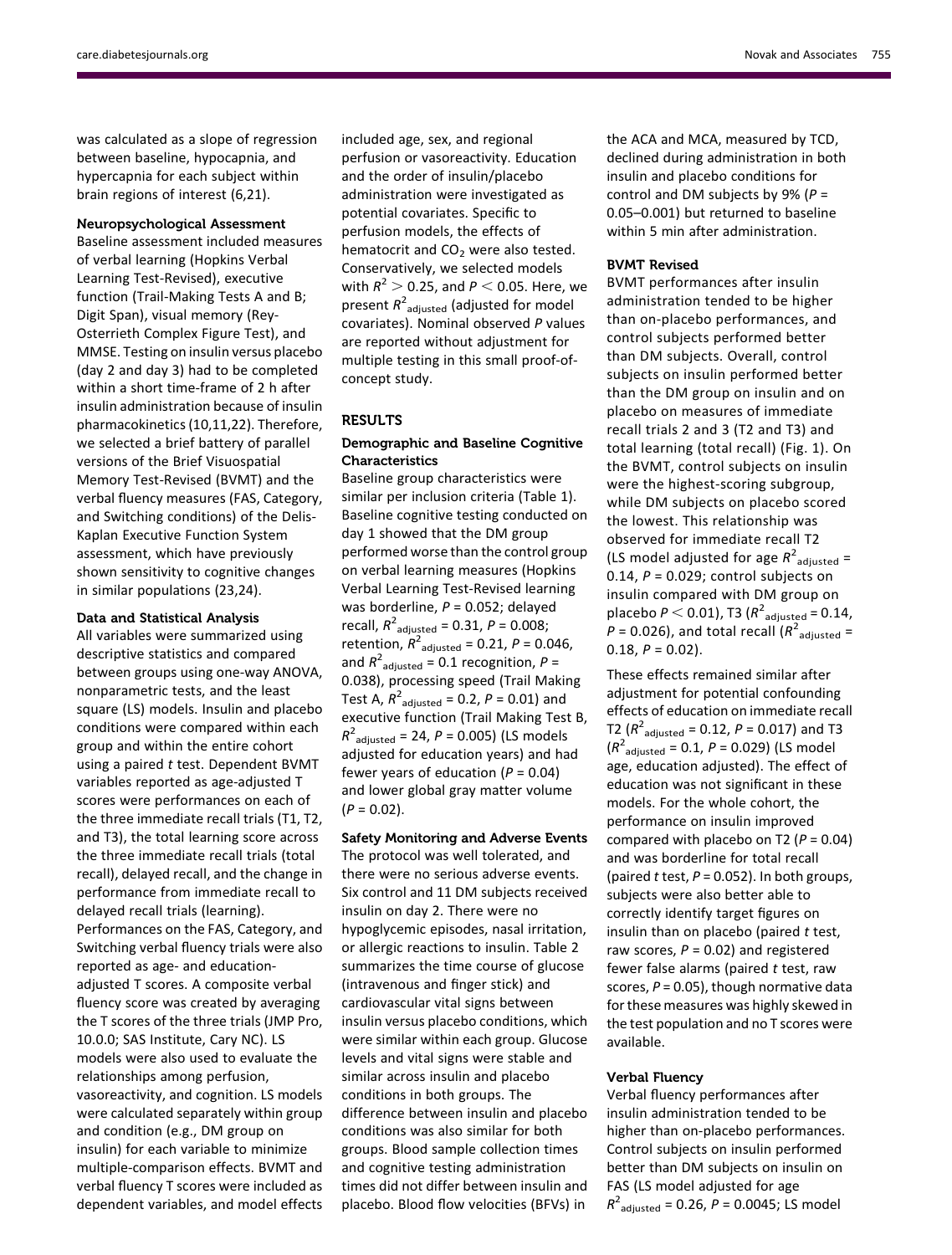

Figure 1—Brief visual memory scores for immediate recall trials 1–3 (T1–T3) and total recall for the DM and control groups. Overall, control subjects on insulin performed better than the DM group on insulin and on placebo;  $*P < 0.03$  and  $*P < 0.01$  control subjects on insulin vs. DM group on placebo (LS models adjusted for age). For the whole cohort, performance on insulin improved compared with placebo for  $+$  T2,  $P = 0.04$ , and was borderline for total recall,  $P = 0.052$ (paired t test).

adjusted for age and education  $R^2$ <sub>adjusted</sub> = 0.25, P = 0.018), switching  $(R^{2}_{\text{adjusted}} = 0.2, P = 0.006; R^{2}_{\text{adjusted}} =$ 0.17,  $P = 0.012$ ), and composite verbal fluency ( $R^2$ <sub>adjusted</sub> = 0.12,  $P$  = 0.02;  $R^2$ <sub>adjusted</sub> = 0.11, P = 0.049). On placebo, control subjects were better only on FAS-not other verbal fluency measures (LS model adjusted for age and education,  $R^2_{\text{adjusted}} = 0.27$ ,  $P = 0.019$ ). The effect of education was not significant in the models. There was no difference in performance comparing insulin with placebo conditions within groups.

## Regional Perfusion and Vasoreactivity

Regionally, changes in perfusion and vasoreactivity after insulin administration were observed in the MCA territory, which contains the insular cortex and integrative areas for learning, memory, and language within the temporal and parietal lobes. Baseline perfusion was lower in the DM group in the insular cortex ( $P = 0.039$ ) as compared with control subjects (Table 2). In the DM group, perfusion in the right insular cortex increased after insulin administration  $(P = 0.001)$ compared with placebo. Voxel-based analyses have shown that increase of perfusion on insulin was greater in the DM group compared with the control

group ( $P = 0.0003$ ) (Fig. 2A; Table 2). Perfusion did not differ in other regions.

# Associations Between Perfusion, Vasoreactivity, and Cognition

In the whole cohort, cognitive performance on the BVMT and verbal fluency measures upon insulin administration was related to perfusion and vasodilatation within the MCA territory and specifically to the insular cortex that regulates attention-related task performance.

Across all subjects, perfusion increases after insulin administration within the MCA territory were associated with an improvement of BVMT T3, and for the BVMT delayed recall in the right MCA territory ( $R^2$ <sub>adjusted</sub> = 0.28, P = 0.04) and also with vasodilatation in the insular cortex  $(R^2_{\text{adjusted}} = 0.22, P = 0.04)$  (LS model adjusted for age, sex, and group). After insulin administration in the DM group, better visuospatial memory correlated with vasodilatation in the MCA territory for immediate recall T2  $(R^2_{\text{adjusted}} = 0.43, P = 0.01)$ , BVMT T3  $(R^2_{\text{adjusted}} = 0.39, P = 0.035)$ , and total recall  $(R^2_{\text{adjusted}} = 0.44, P = 0.0098)$ (LS models adjusted for age, sex, and vasodilatation in leptomeningeal MCA territory) (Fig. 2B). These relationships were not observed after placebo

administration, as shown in Fig. 2C for total recall  $(R^2_{\text{adjusted}} = -0.14, P = 0.34)$ (LS models adjusted for age, sex, and vasodilatation in leptomeningeal MCA territory).

A similar trend was observed between BVMT immediate recall (T2 and T3) and total recall vasodilatation in the whole ACA territory ( $P = 0.05 - 0.08$ ). After insulin administration within the control group, better performance on BVMT immediate recall T3 was also related to MCA vasodilatation ( $R^2$ <sub>adjusted</sub> = 0.4, P = 0.035). This relationship between visuospatial memory and vasodilatation was not observed after placebo administration in either group.

In control subjects on insulin, FAS score  $(R^2_{\text{adjusted}} = 0.39, P = 0.04)$  and the composite verbal fluency measure  $(R^2_{\text{adjusted}} = 0.18, P = 0.045)$  were associated with greater vasodilatation in the right insular cortex (model adjusted for age). In control subjects on insulin, category performance was associated with greater vasodilatation in the right MCA ( $P = 0.027$ ) and decreased vasodilation in the left MCA  $(P = 0.024)$   $(R^2 = 0.75, R^2_{\text{adjusted}} = 0.64,$  $P = 0.0087$ , LS model adjusted for age and sex) (Fig. 2D) and also greater leftright difference in vasodilatation in the insular cortex ( $R^2$  = 0.75,  $R^2$ <sub>adjusted</sub> = 0.68,  $P = 0.0023$ ). In the DM group on insulin, FAS scores were also associated with more vasodilatation in the left ( $P =$ 0.02) and lesser vasodilatation in the right ( $R^2$ <sub>adjusted</sub> = 0.26, P = 0.04, LS model adjusted for age and sex) insular cortex.

## **CONCLUSIONS**

This proof-of-concept study evaluated the acute effects of a single dose of intranasal insulin compared with placebo on vasoreactivity and cognition in older DM and control adults using a randomized crossover design. The intranasal administration of insulin was safe, with no serious adverse events or hypoglycemic episodes, and the protocol was feasible for participants. The DM group presented with mild cognitive deficits in learning, retention, and executive function. Insulin administration improved visuospatial memory and verbal fluency for the entire cohort, but within the control and DM group differences between insulin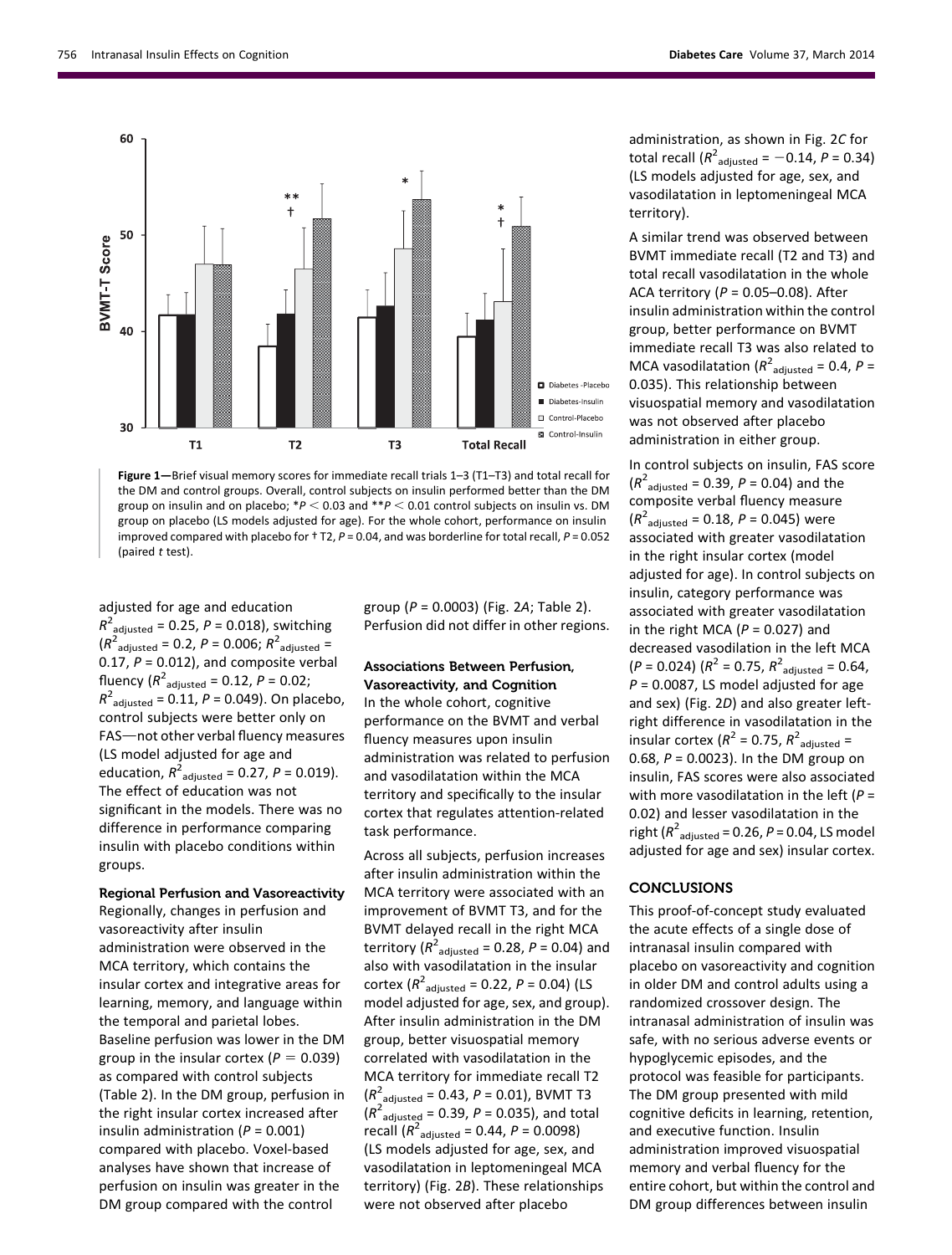

Figure 2-Voxel-based analysis demonstrates that within the DM group, intranasal administration of insulin induced more increased perfusion compared with placebo in the right insular cortex (independent Student t test applied to the subtraction result between conditions, voxel-level uncorrected  $P < 0.001$ ) (A). In the DM group, the BVMT T score after insulin administration was related to vasodilatation in the MCA territory ( $R^2$  = 0.58,  $R^2$   $_{\rm adjusted}$  = 0.44,  $P$  = 0.0098) (B). This relationship was not observed after placebo administration ( $R^2$  = 0.14,  $R^2$ <sub>adjusted</sub> = -0.14, P = 0.34, LS regression models adjusted for age and sex) (C). In control subjects, after insulin administration the verbal fluency category T score was also related to vasodilatation in the right MCA territory ( $R^2$  = 0.75,  $R^2$ <sub>adjusted</sub> = 0.64, P = 0.0087, P = 0.024, LS regression models adjusted for age and sex) (D).

and placebo were not significant, likely due to a relatively small sample size. Across both groups, these on-insulin improvements in cognitive performance were associated with greater vasodilatation in the MCA territory and particularly within the right insular cortex. In DM subjects on insulin, baseline perfusion increased in the right insular cortex. Visuospatial performance after insulin administration in the DM group and verbal fluency performance in the control group were related to greater vasodilation in the MCA territory. These relationships were not observed for cognitive responses to placebo administration.

The MCA territory includes cortical areas representing learning and memory, as well as the insular cortex, which is an important relay region for autonomic functions, emotions, and

memory. In particular, the right insular cortex provides a link across systems that are selectively responsive to attention-related problem solving during conditions that require attention and coordination during a task performance (25). Our results suggest that improvement of cognitive performance on insulin may be related to regional perfusion and vasodilatation and may specifically activate anterior regions that regulate attention-related task performance.

DM is associated with lower baseline perfusion, blunted vasodilatation to hypercapnia, and exaggerated vasoconstriction to hypocapnia, and the regions of altered vasoreactivity extend across ACA and MCA territories and anatomically across frontal, parietal, and occipital lobes (5,6). Cerebral perfusion and vasoreactivity negatively correlate with the degree of insulin

resistance, DM control, vascular inflammation, and other indicators of cerebromicrovascular disease (3,5,6). The exact mechanisms by which intranasal insulin may affect regional perfusion are not known but may include endothelium and nitric oxide (NO)-dependent vasodilatation and reduction of vasoconstriction by regulating secretion of endothelin-1 (26). Vasodilatation-associated increases in blood flow via insulinstimulated production of NO in vascular endothelium have not been well studied in the human brain. Therefore, vasodilatation to hypercapnia, although not a specific measure of endothelial function, may serve as an effective proxy to neurovascular coupling within specific regions, as well as the ability to redistribute blood flow to those regions (6,21). Therefore, we anticipate that intranasal insulin may have direct effects on neurovascular coupling, regional vascular tone, and neuronal activity (26–29). Cognitive performance correlates with blood flow and its redistribution to areas with increased neuronal activity (7). Previous research has supported a link between vasoreactivity and cognitive performance (30). Decreased vasodilatation and increased vasoconstriction reactivity associated with DM have been linked with regional gray matter atrophy and worse functionality in older DM adults (6). Conversely, the relationship between improved vasodilatation on insulin with improved cognitive scores may suggest vasoreactivity as a potential diagnostic tool for determining responsiveness to intranasal insulin therapy. The relationship between vasodilatation in right insular cortex and performance of a visuospatial task is intriguing. The activation of the right insular cortex has been linked to better performance on cognitive tasks that are challenging or require longer processing, to simple tasks in older or impaired individuals (31), and to tasks that are associated with autonomic system arousal (32).

We cannot, however, refute the notion that intranasal insulin may interact with cerebral glucose metabolism and thus enhance the immediate recall and memory, as recently demonstrated in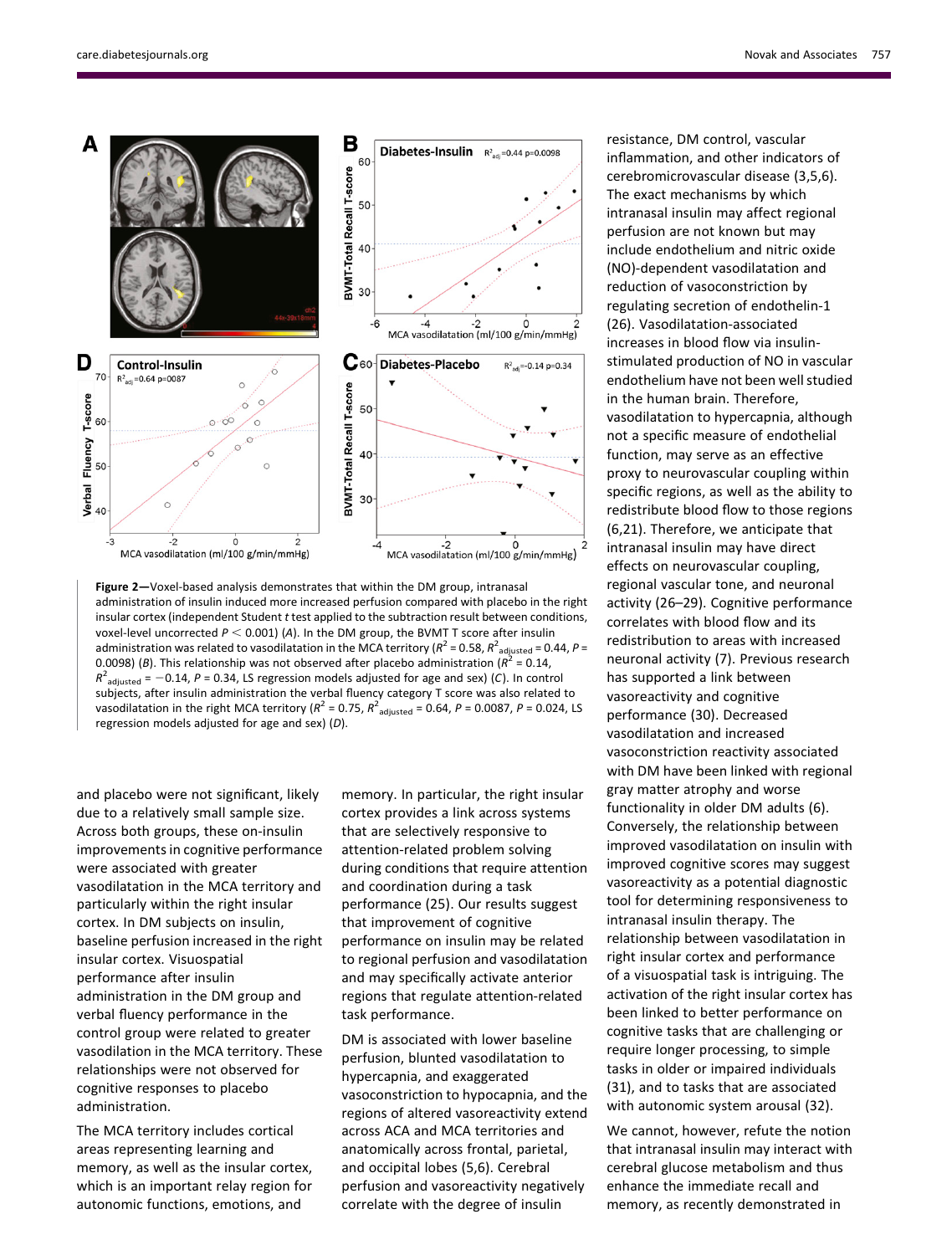non-DM subjects with mild Alzheimer disease (12). DM has been shown to accelerate brain aging by at least 5 years and to increase the risk of Alzheimer disease such that even younger DM patients have greater learning and memory deficits than age-matched control subjects. Reversion of cognitive decline may be possible. Therefore, targeting the population with DM and mild cognitive deficits may be useful for prevention of future cognitive decline and dementia later in life (33). Studies evaluating effects of intranasal insulin on cognition suggested potential benefits but have been limited to small sample sizes and healthy young and older adults or non-DM adults with mild cognitive impairment or mild Alzheimer disease (17,34,35). The on-insulin improvements of delayed verbal recall in non-DM adults with cognitive impairment associated with mild Alzheimer disease were stronger in ApoE4  $\varepsilon$ 4 allele-negative subjects compared with ApoE-positive subjects (28). Furthermore, preserved memory and functionality in these subjects was also associated with reduction of  $AB$  42 levels in cerebrospinal fluid (12).

This pilot study evaluated the acute effects of a single dose of 40 IU intranasal insulin on two subsequent days and therefore had several limitations. We have observed grouptreatment effects between insulin and placebo conditions, but within the groups differences were limited owing to the small sample size. Potential confounders such as increased familiarity with the environment and potential learning effects despite randomized treatment and parallel versions of tests may have affected the results. Our analyses accounted for these effects. Both groups performed better on the verbal and numeric tasks on day 3 of testing, while the majority of participants in both groups received insulin on day 2. This training effect therefore may potentially diminish the observed effects of insulin administration. Additionally, there were more women than men participants, which may have contributed to the presence of sex effects with verbal learning and memory. A possible reverse relationship between intranasal insulin

dose and cognitive responses has been reported (17,36,37), but an optimal dose for DM subjects is not known.

Finally, we tested only a single dose of insulin, and therefore it is unclear whether lower or higher doses could be more effective and whether this dose may lead to long-term improvement of memory if administered over a longer period of time.

This study provides preliminary evidence that intranasal insulin administration appears safe in older adults with type 2 DM, does not affect systemic glucose control, and may provide acute improvements in cognitive function in older nondemented DM and non-DM patients. The link between cognitive improvement and vasodilation in anterior brain circulation suggests that activation of anterior brain regions controlling visuospatial memory may be a potential mechanism of acute intranasal-insulin changes in cognitive performance. Shared central insulin signaling in vascular and metabolic pathways may provide new therapeutic targets to couple perfusion regulation with homeostasis to prevent brain atrophy and consequently cognitive decline in older people with DM. However, larger and prospective studies are needed to determine the long-term safety and efficacy to prevent or slow down cognitive deterioration in older people with type 2 DM.

Acknowledgments. The authors acknowledge contributions of Clinical Research Center nursing and MRI staff.

Funding. V.N. has received grants from the National Institutes of Health (NIH)–National Institute of Diabetes and Digestive and Kidney Diseases (5R21-DK-084463-02) and the NIH– National Institute on Aging (NIA) (1R01-AG-0287601-A2) related to this study, and V.N., M.M., P.N., A.G., B.M., P.R., and S.C. received salaries from these grants. Y.H. received grant support from the China Scholarship Council (201206010220). S.C. has received a grant from the NIH-NIA (R01-AG-027415). B.M. received a KL2 Medical Research Investigator Training (MeRIT) award (1KL2RR025757-04) from the Harvard Clinical and Translational Science Center (National Center for Research Resources and the National Center for Advancing Translational Sciences, NIH award 8KL2TR000168-05). W.M. was also supported by the Translational Research Center for Traumatic Brain Injury (TBI) and Stress Disorders (TRACTS), a VA Rehabilitation Research and Development Traumatic Brain Injury Center of Excellence (B6796-C), and VA Merit Review Award to Regina McGlinchey. This work was conducted with support from Harvard Catalyst, the Harvard Clinical and Translational Science Center (National Center for Research Resources and the National Center for Advancing Translational Sciences, NIH award 8UL1TR000170-05 and financial contributions from Harvard University and its affiliated academic health care centers).

The content is solely the responsibility of the authors and does not necessarily represent the official views of Harvard Catalyst, Harvard University and its affiliated academic health care centers, or the NIH.

Duality of Interest. M.M. received a research grant from Sanofi. S.C. has served as a Scientific Advisory Board member for Eli Lilly and has received a donation of insulin. No other potential conflicts of interest relevant to this article were reported.

Author Contributions. V.N. designed the study and protocol and oversaw all aspects of study conduct, experiments, and manuscript preparation. W.M. designed and oversaw cognitive testing. Y.H. performed MRI analyses. M.M. and P.N. oversaw clinical aspects of the study. A.G. contributed to data collection and statistical analyses. B.M. contributed to data collection and manuscript preparation. P.R. contributed to study design and oversaw statistical analyses. S.C. contributed to study design. A.A. contributed to MRI analysis. V.N. is the guarantor of this work and, as such, had full access to all the data in the study and takes responsibility for the integrity of the data and the accuracy of the data analysis.

Prior Presentation. Parts of this study were presented in abstract form at the 73rd Scientific Sessions of the American Diabetes Association, Chicago, Illinois, 21–25 June 2013.

#### References

- 1. Xu WL, Qiu CX, Wahlin A, Winblad B, Fratiglioni L. Diabetes mellitus and risk of dementia in the Kungsholmen project: a 6-year follow-up study. Neurology 2004; 63:1181–1186
- 2. de Bresser J, Tiehuis AM, van den Berg E, et al.; Utrecht Diabetic Encephalopathy Study Group. Progression of cerebral atrophy and white matter hyperintensities in patients with type 2 diabetes. Diabetes Care 2010;33:1309–1314
- 3. van den Berg E, Reijmer YD, de Bresser J, Kessels RP, Kappelle LJ, Biessels GJ; Utrecht Diabetic Encephalopathy Study Group. A 4 year follow-up study of cognitive functioning in patients with type 2 diabetes mellitus. Diabetologia 2010;53:58–65
- 4. Moran C, Phan TG, Chen J, et al. Brain atrophy in type 2 diabetes: Regional distribution and influence on cognition. Diabetes Care. 12 August 2013 [Epub ahead of print]